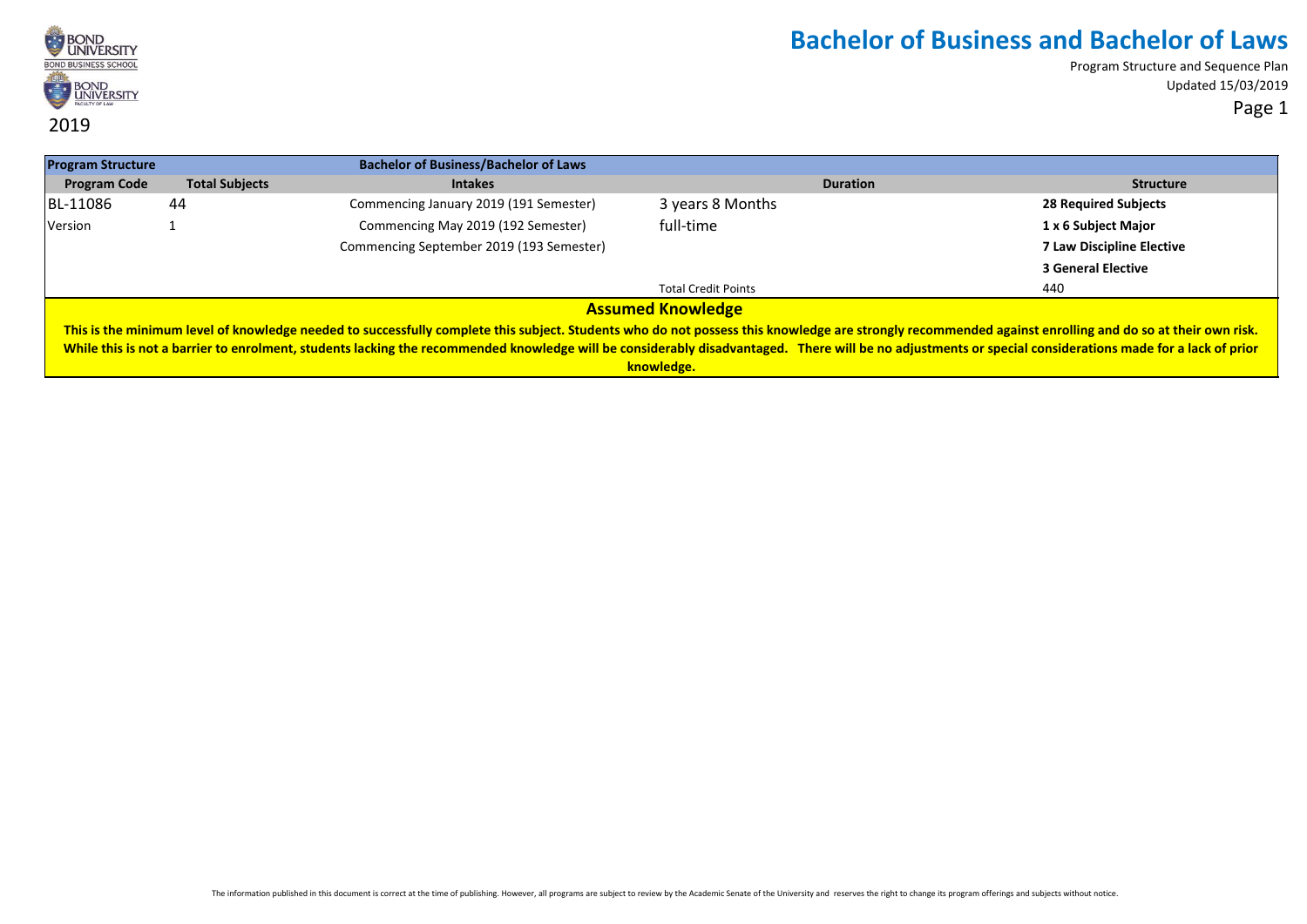

|             |                      |                                               | Students must complete the following twelve (120CP) subjects including 3 Core University Subjects (30CP) One core subject must be taken per semester for the first three semesters |           |
|-------------|----------------------|-----------------------------------------------|------------------------------------------------------------------------------------------------------------------------------------------------------------------------------------|-----------|
| Available   | Code                 | <b>Title</b>                                  | <b>Assumed Knowledge</b>                                                                                                                                                           | Requisite |
| Jan/May/Sep | ACCT11-100           | <b>Accounting for Decision Making</b>         |                                                                                                                                                                                    |           |
| Jan/May/Sep | BUSN13-331           | <b>Business Model Generation</b>              |                                                                                                                                                                                    |           |
| Jan/May/Sep | BUSN13-332           | <b>Business Model Execution</b>               |                                                                                                                                                                                    |           |
| Jan/May/Sep | CORE11-001           | <b>Critical Thinking and Communication</b>    |                                                                                                                                                                                    |           |
| Jan/May/Sep | CORE11-002           | <b>Leadership and Team Dynamics</b>           | CORE11-001 or BCDP02-101                                                                                                                                                           |           |
| Jan/May/Sep | CORE11-003           | <b>Ethical Thought and Action</b>             | CORE11-001 or BCDP02-101 & CORE11-002 or BCDP02-102                                                                                                                                |           |
| Jan/May/Sep | ECON11-100           | <b>Principles of Economics</b>                |                                                                                                                                                                                    |           |
| Jan/May/Sep | <b>FINC12-200</b>    | <b>Fundamentals of Finance</b>                | ACCT11-100 & ECON11-100 or HRTM12-206 & STAT11-111 or STAT11-112                                                                                                                   |           |
| Jan/May/Sep | INFT11-120           | <b>Digital Transformation of Business</b>     |                                                                                                                                                                                    |           |
| Jan/May/Sep | LAWS11-105           | <b>Legal Foundations A</b>                    |                                                                                                                                                                                    |           |
| Jan/May/Sep | LAWS11-106           | <b>Legal Foundations B</b>                    |                                                                                                                                                                                    |           |
| Jan/May/Sep | LAWS11-107           | <b>Foundations of Private Law</b>             | LAWS11-105 & LAWS11-106                                                                                                                                                            |           |
| Jan/May/Sep | LAWS11-108           | <b>Foundations of Public and Criminal Law</b> | LAWS11-105 & LAWS11-106                                                                                                                                                            |           |
| Jan/May/Sep | LAWS11-201           | <b>Contract Law A</b>                         | LAWS11-107                                                                                                                                                                         |           |
| Jan/May/Sep | LAWS11-202           | <b>Tort Law</b>                               | LAWS11-107                                                                                                                                                                         |           |
| Jan/May/Sep | LAWS11-203           | <b>Criminal Law</b>                           | LAWS11-108                                                                                                                                                                         |           |
| Jan/May/Sep | LAWS11-204           | <b>Property Law A</b>                         | LAWS11-107                                                                                                                                                                         |           |
| Jan/May/Sep | LAWS11-216           | <b>Constitutional Law</b>                     | LAWS11-108                                                                                                                                                                         |           |
| Jan/May/Sep | LAWS11-217           | <b>Contract Law B</b>                         | LAWS11-201                                                                                                                                                                         |           |
| Jan/May/Sep | LAWS11-218           | <b>Property Law B</b>                         | LAWS11-204                                                                                                                                                                         |           |
| Jan/May/Sep | LAWS11-310           | <b>Corporate Law</b>                          | LAWS11-202 & LAWS11-217                                                                                                                                                            |           |
| Jan/May/Sep | LAWS11-313           | Equity                                        | LAWS11-202 & LAWS11-217                                                                                                                                                            |           |
| Jan/May/Sep | LAWS11-317           | <b>Administrative Law</b>                     | LAWS11-216                                                                                                                                                                         |           |
| Jan/May/Sep | LAWS11-318           | <b>Evidence</b>                               | LAWS11-203                                                                                                                                                                         |           |
| May/Sep     | LAWS11-325           | <b>Civil Dispute Resolution</b>               | LAWS11-202 & LAWS11-217                                                                                                                                                            |           |
| May/Sep     | LAWS11-326           | <b>Legal Profession</b>                       | LAWS11-325                                                                                                                                                                         |           |
| Jan/May/Sep | MKTG11-100           | <b>Marketing</b>                              |                                                                                                                                                                                    |           |
| Jan/May/Sep | <b>ALTERNATIVE 1</b> | STAT11-111 OR STAT11-112                      |                                                                                                                                                                                    |           |
| Jan/May/Sep | STAT11-111           | <b>Business Statistics OR</b>                 |                                                                                                                                                                                    |           |
| Jan/May/Sep | STAT11-112           | <b>Quantitative Methods</b>                   |                                                                                                                                                                                    |           |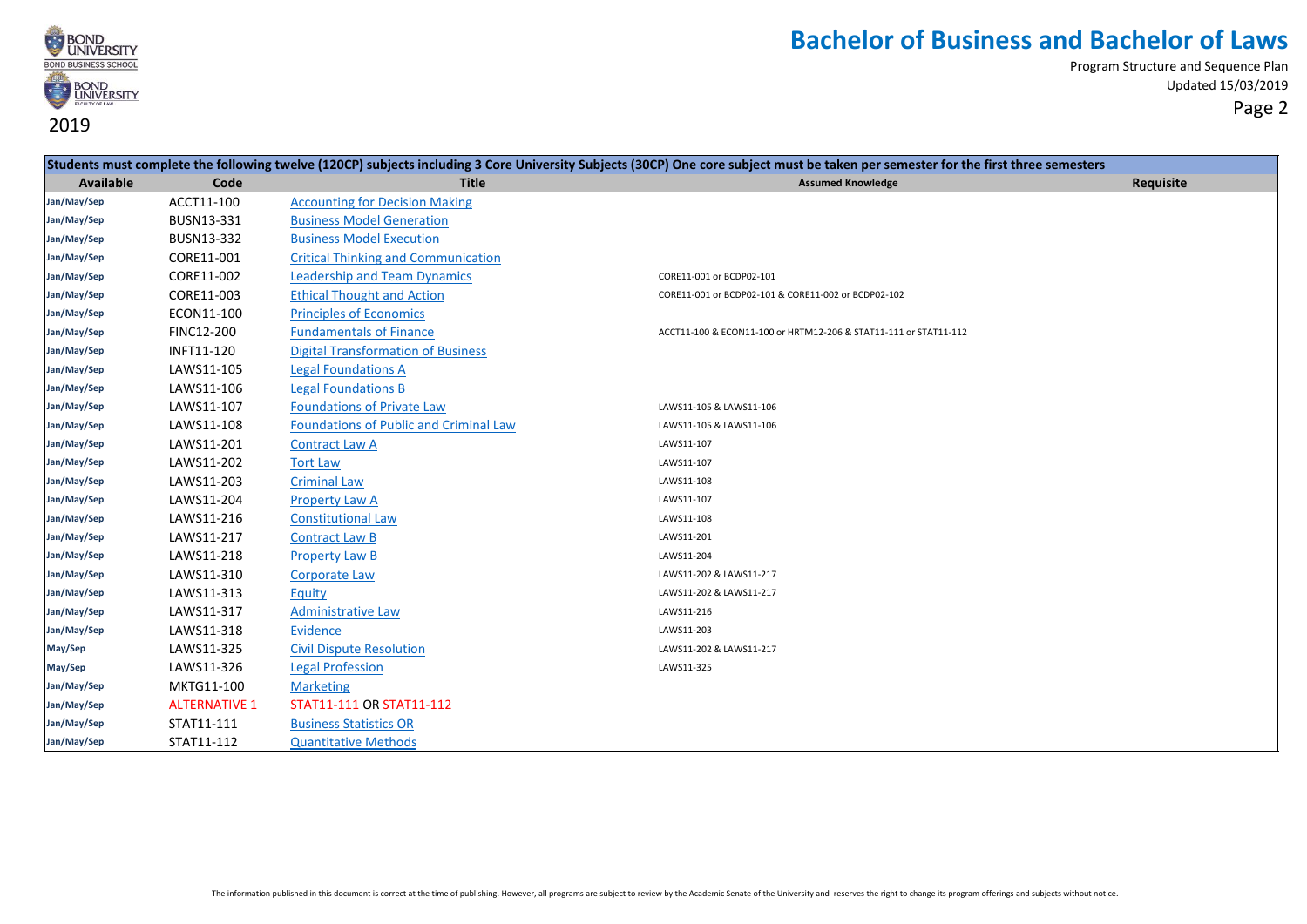

| <b>Notes</b>                                                                                                                                                                                                         |                                                                                                                         |                                                                                                                               |                                                                                                                                                                                                             |  |  |
|----------------------------------------------------------------------------------------------------------------------------------------------------------------------------------------------------------------------|-------------------------------------------------------------------------------------------------------------------------|-------------------------------------------------------------------------------------------------------------------------------|-------------------------------------------------------------------------------------------------------------------------------------------------------------------------------------------------------------|--|--|
|                                                                                                                                                                                                                      |                                                                                                                         |                                                                                                                               | Please note That BUSN13-331 Business Model Generation Must be taken in the Penultimate Semester and BUSN13-332 Business model Execution Must be taken in the Final Smester                                  |  |  |
|                                                                                                                                                                                                                      |                                                                                                                         | <b>Bond Business School Majors</b>                                                                                            |                                                                                                                                                                                                             |  |  |
|                                                                                                                                                                                                                      |                                                                                                                         | Students must choose one of the six subject Business majors below (60CP)                                                      |                                                                                                                                                                                                             |  |  |
|                                                                                                                                                                                                                      | <b>ENTI</b>                                                                                                             | MAJOR - ENTREPRENEURSHIP AND INNOVATION MAJOR                                                                                 |                                                                                                                                                                                                             |  |  |
|                                                                                                                                                                                                                      | <b>IBUS</b>                                                                                                             | <b>MAJOR - INTERNATIONAL BUSINESS</b>                                                                                         |                                                                                                                                                                                                             |  |  |
|                                                                                                                                                                                                                      | MGMT                                                                                                                    | MAJOR - MANAGEMENT MAJOR                                                                                                      |                                                                                                                                                                                                             |  |  |
|                                                                                                                                                                                                                      | МКСМ                                                                                                                    | MAJOR - MARKETING COMMUNICATION                                                                                               |                                                                                                                                                                                                             |  |  |
|                                                                                                                                                                                                                      | MKTG                                                                                                                    | <b>MAJOR - MARKETING</b>                                                                                                      |                                                                                                                                                                                                             |  |  |
|                                                                                                                                                                                                                      | <b>TOUM</b>                                                                                                             | <b>MAJOR - TOURISM MANAGEMENT</b>                                                                                             |                                                                                                                                                                                                             |  |  |
|                                                                                                                                                                                                                      |                                                                                                                         | Business Electives 3 Subjects (30CP) - Students must select 3 Business subjects from any of the Bond Business School subjects |                                                                                                                                                                                                             |  |  |
|                                                                                                                                                                                                                      | Law Electives 7 Subjects (70CP) - Students must choose Undergraduate Law Electives from the Faculty of Law's offerings. |                                                                                                                               |                                                                                                                                                                                                             |  |  |
| Students may choose to complete an optional Law Specialisation (40cp) in one of the following areas:                                                                                                                 |                                                                                                                         |                                                                                                                               |                                                                                                                                                                                                             |  |  |
| • Canadian Law and Practice                                                                                                                                                                                          |                                                                                                                         | • Corporate and Commercial Law                                                                                                | • Legal Practice                                                                                                                                                                                            |  |  |
| • Contemporary Legal Issues                                                                                                                                                                                          |                                                                                                                         | • International and Comparative Law                                                                                           | • Media and Technology Law                                                                                                                                                                                  |  |  |
| To be eligible for a Law Specialisation, students must complete a minimum of four Law Electives (40 credit points) within one of the above areas. Eligible students will receive a Specialisation Certificate at the |                                                                                                                         |                                                                                                                               |                                                                                                                                                                                                             |  |  |
|                                                                                                                                                                                                                      |                                                                                                                         |                                                                                                                               | Bachelor of Laws with Honours - Please see eligibility requirements for achieving Honours (**including the completion of LAWS13-569 Legal Research Project as an elective) on the Law Honours / Distinction |  |  |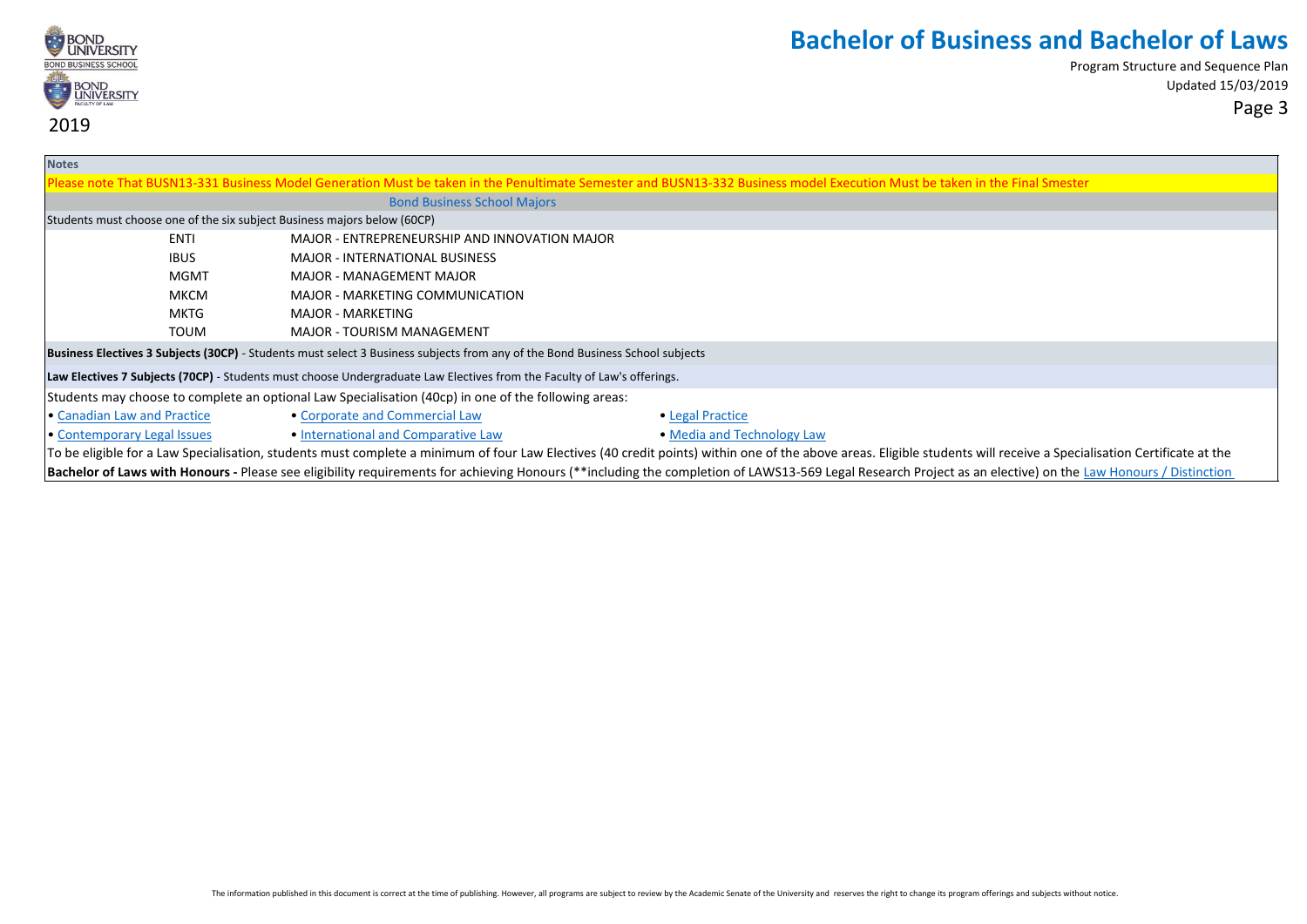

|                 |                    | <b>Sequence Plan For students Commencing January 2019</b> |                                                                  |           |
|-----------------|--------------------|-----------------------------------------------------------|------------------------------------------------------------------|-----------|
| <b>Semester</b> | Code               | <b>Title</b>                                              | <b>Assumed Knowledge</b>                                         | Requisite |
| 1st Semester    | CORE11-001         | <b>Critical Thinking and Communication</b>                |                                                                  |           |
| January         | ACCT11-100         | <b>Accounting for Decision Making</b>                     |                                                                  |           |
|                 | 191 LAWS11-105     | <b>Legal Foundations A</b>                                |                                                                  |           |
|                 | LAWS11-106         | <b>Legal Foundations B</b>                                |                                                                  |           |
| 2nd Semester    | CORE11-002         | <b>Leadership and Team Dynamics</b>                       | CORE11-001 or BCDP02-101                                         |           |
| May             | LAWS11-107         | <b>Foundations of Private Law</b>                         | LAWS11-105 & LAWS11-106                                          |           |
|                 | 192 LAWS11-108     | <b>Foundations of Public and Criminal Law</b>             | LAWS11-105 & LAWS11-106                                          |           |
|                 | MKTG11-100         | <b>Marketing</b>                                          |                                                                  |           |
| 3rd Semester    | CORE11-003         | <b>Ethical Thought and Action</b>                         | CORE11-001 or BCDP02-101 & CORE11-002 or BCDP02-102              |           |
| September       | LAWS11-201         | <b>Contract Law A</b>                                     | LAWS11-107                                                       |           |
|                 | 193 LAWS11-202     | <b>Tort Law</b>                                           | LAWS11-107                                                       |           |
|                 | ECON11-100         | <b>Principles of Economics</b>                            |                                                                  |           |
| 4th Semester    | LAWS11-203         | <b>Criminal Law</b>                                       | LAWS11-108                                                       |           |
| January         | LAWS11-204         | <b>Property Law A</b>                                     | LAWS11-107                                                       |           |
|                 | 201 ALTERNATIVE 1  | STAT11-111 OR STAT11-112                                  |                                                                  |           |
|                 | Major/Elective     |                                                           |                                                                  |           |
| 5th Semester    | LAWS11-217         | <b>Contract Law B</b>                                     | LAWS11-201                                                       |           |
| May             | LAWS11-218         | <b>Property Law B</b>                                     | LAWS11-204                                                       |           |
|                 | 202 INFT11-120     | <b>Digital Transformation of Business</b>                 |                                                                  |           |
|                 | Major/Elective     |                                                           |                                                                  |           |
| 6th Semester    | LAWS11-216         | <b>Constitutional Law</b>                                 | LAWS11-108                                                       |           |
| September       | FINC12-200         | <b>Fundamentals of Finance</b>                            | ACCT11-100 & ECON11-100 or HRTM12-206 & STAT11-111 or STAT11-112 |           |
|                 | 203 Major/Elective |                                                           |                                                                  |           |
|                 | Major/Elective     |                                                           |                                                                  |           |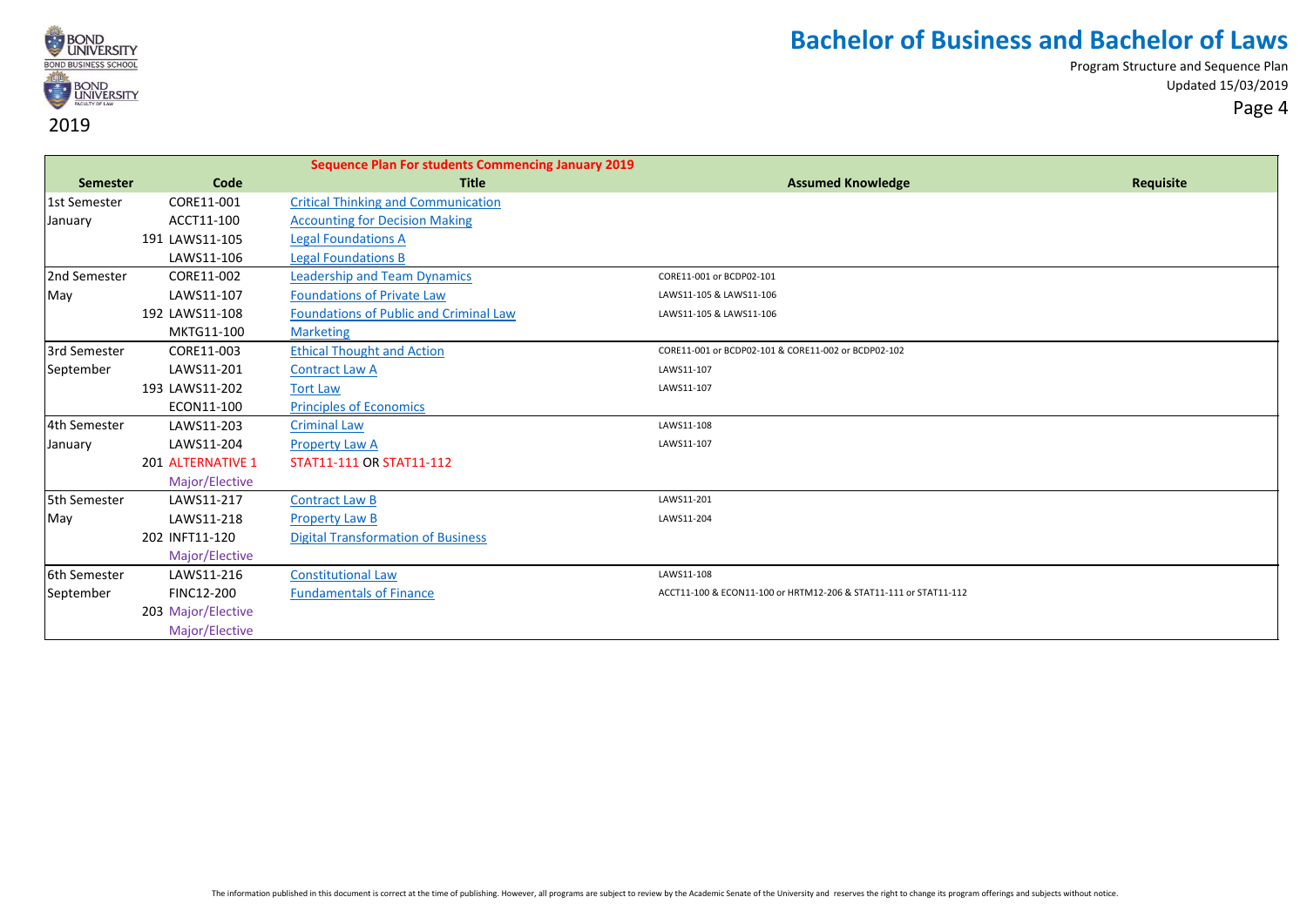

Program Structure and Sequence Plan Updated 15/03/2019 Page 5

**Available Code Title Assumed Knowledge Requisite** 7th Semester LAWS11-317 [Administrative Law](https://bond.edu.au/subject/laws11-318-evidence) Laws Administrative Law LAWS11-216 January LAWS11-310 [Corporate Law](https://bond.edu.au/subject/laws11-310-corporate-law) LAWS11-202 & LAWS11-217 211 Major/Elective Major/Elective 8th Semester LAWS11-313 [Equity](https://bond.edu.au/subject/laws11-313-equity) LAWS11-202 & LAWS11-217 May BUSN13-331 [Business Model Generation](https://bond.edu.au/subject/busn13-331-business-model-generation) 212 Major/Elective Major/Elective 9th Semester LAWS11-318 <u>[Evidence](https://bond.edu.au/subject/laws11-320-legal-ethics-and-professional-conduct)</u> LAws11-203 September BUSN13-332 [Business Model Execution](https://bond.edu.au/subject/busn13-332-business-model-execution) 213 Major/Elective Major/Elective 10th Semester LAWS11-325 [Civil Dispute Resolution](https://bond.edu.au/subject/laws11-325-civil-dispute-resolution) LAWS11-202 & LAWS11-217 January Major/Elective 221 Major/Elective Major/Elective 11th Semester LAWS11-326 [Legal Profession](https://bond.edu.au/subject/laws11-326-legal-profession) LAWS11-325 May Major/Elective 222 Major/Elective Major/Elective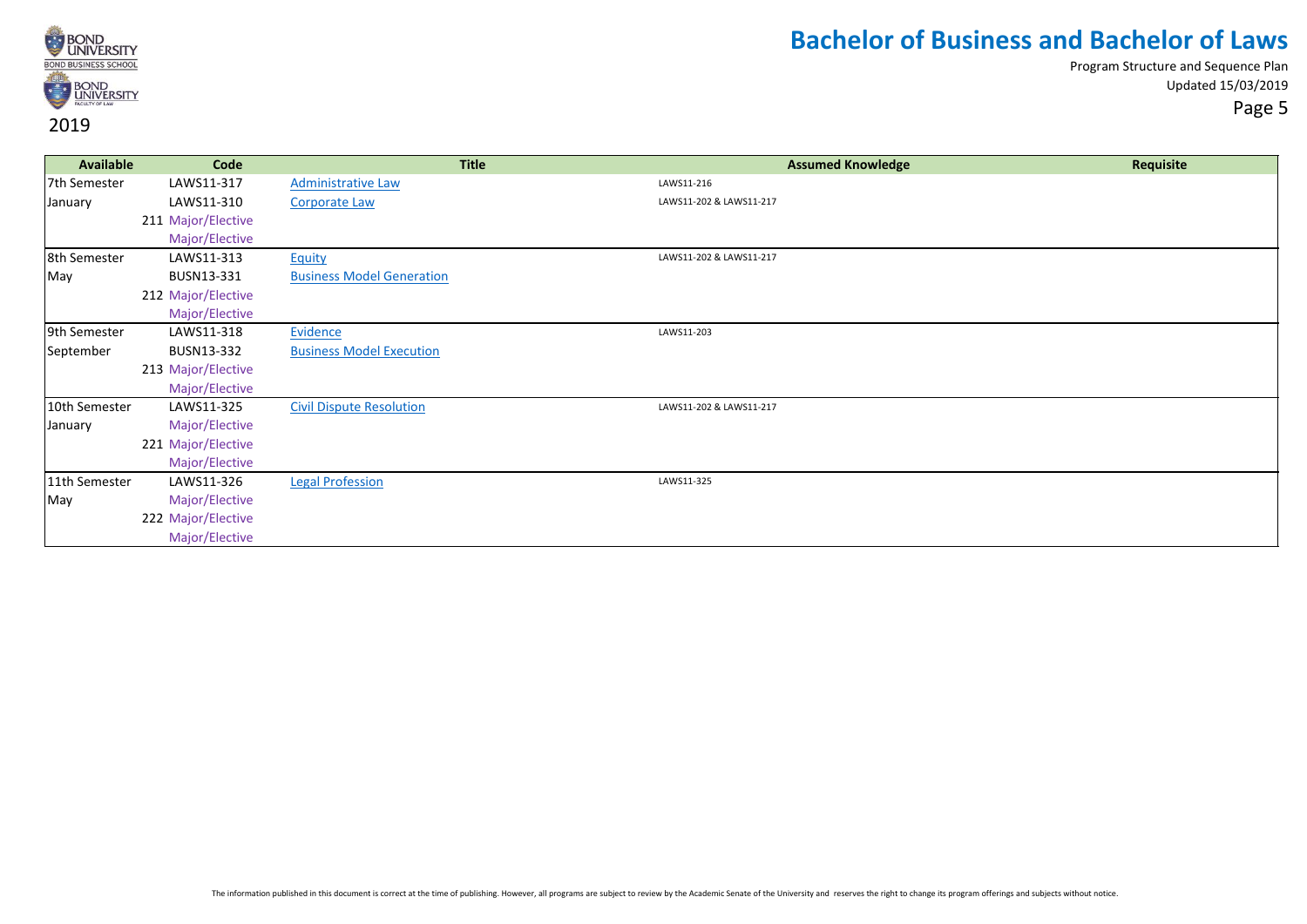

|              |                    | <b>Sequence Plan For students Commencing May 2019</b> |                                                                  |           |
|--------------|--------------------|-------------------------------------------------------|------------------------------------------------------------------|-----------|
| Available    | Code               | <b>Title</b>                                          | <b>Assumed Knowledge</b>                                         | Requisite |
| 1st Semester | CORE11-001         | <b>Critical Thinking and Communication</b>            |                                                                  |           |
| May          | ACCT11-100         | <b>Accounting for Decision Making</b>                 |                                                                  |           |
|              | 192 LAWS11-105     | <b>Legal Foundations A</b>                            |                                                                  |           |
|              | LAWS11-106         | <b>Legal Foundations B</b>                            |                                                                  |           |
| 2nd Semester | CORE11-002         | <b>Leadership and Team Dynamics</b>                   | CORE11-001 or BCDP02-101                                         |           |
| September    | LAWS11-107         | <b>Foundations of Private Law</b>                     | LAWS11-105 & LAWS11-106                                          |           |
|              | 193 LAWS11-108     | <b>Foundations of Public and Criminal Law</b>         | LAWS11-105 & LAWS11-106                                          |           |
|              | MKTG11-100         | <b>Marketing</b>                                      |                                                                  |           |
| 3rd Semester | CORE11-003         | <b>Ethical Thought and Action</b>                     | CORE11-001 or BCDP02-101 & CORE11-002 or BCDP02-102              |           |
| January      | LAWS11-201         | <b>Contract Law A</b>                                 | LAWS11-107                                                       |           |
|              | 201 LAWS11-202     | <b>Tort Law</b>                                       | LAWS11-107                                                       |           |
|              | ECON11-100         | <b>Principles of Economics</b>                        |                                                                  |           |
| 4th Semester | LAWS11-203         | <b>Criminal Law</b>                                   | LAWS11-108                                                       |           |
| May          | LAWS11-204         | Property Law A                                        | LAWS11-107                                                       |           |
|              | 202 ALTERNATIVE 1  | STAT11-111 OR STAT11-112                              |                                                                  |           |
|              | Major/Elective     |                                                       |                                                                  |           |
| 5th Semester | LAWS11-217         | <b>Contract Law B</b>                                 | LAWS11-201                                                       |           |
| September    | LAWS11-218         | <b>Property Law B</b>                                 | LAWS11-204                                                       |           |
|              | 203 INFT11-120     | <b>Digital Transformation of Business</b>             |                                                                  |           |
|              | Major/Elective     |                                                       |                                                                  |           |
| 6th Semester | LAWS11-216         | <b>Constitutional Law</b>                             | LAWS11-108                                                       |           |
| January      | FINC12-200         | <b>Fundamentals of Finance</b>                        | ACCT11-100 & ECON11-100 or HRTM12-206 & STAT11-111 or STAT11-112 |           |
|              | 211 Major/Elective |                                                       |                                                                  |           |
|              | Major/Elective     |                                                       |                                                                  |           |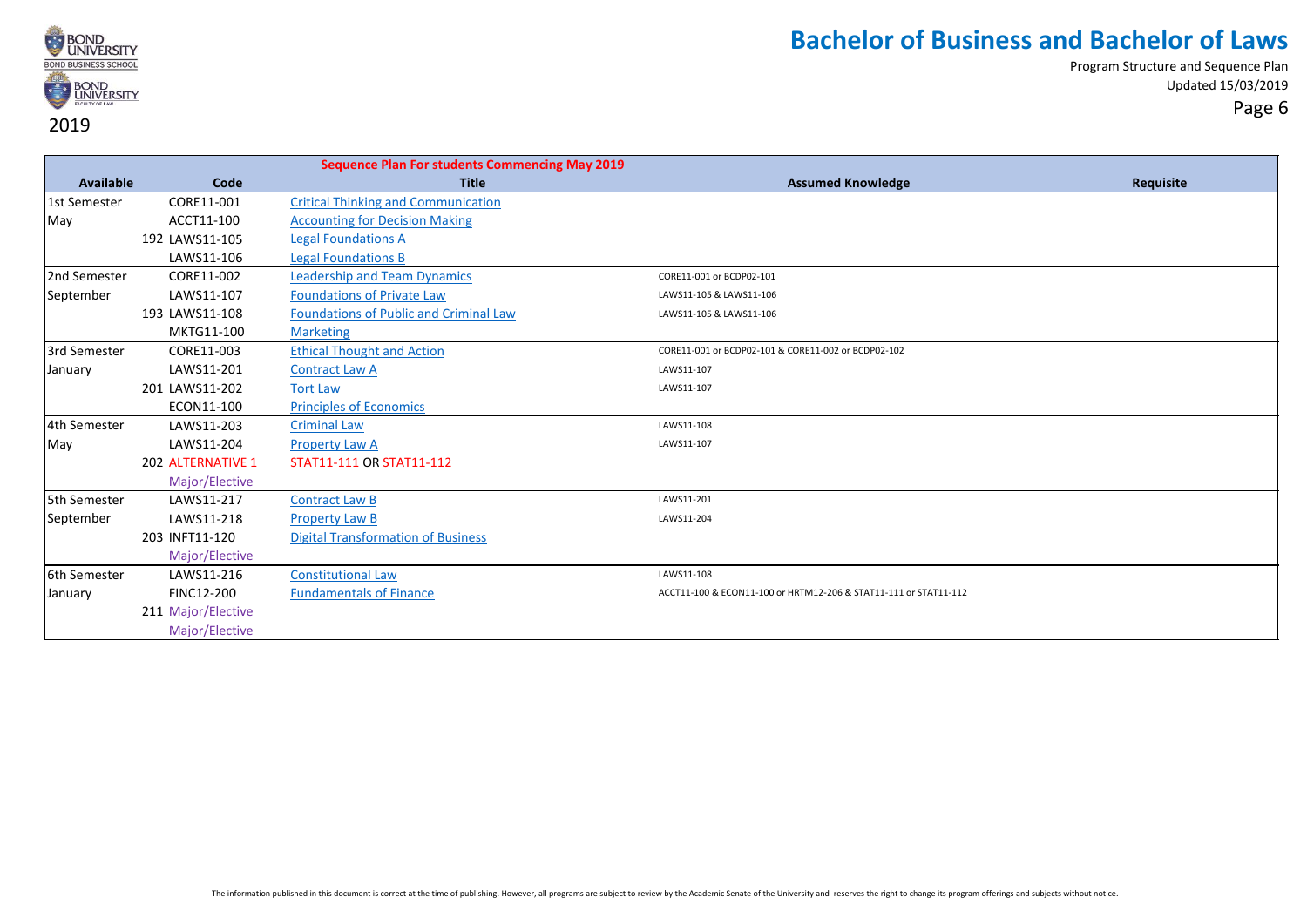

| <b>Available</b> | Code               | <b>Title</b>                     | <b>Assumed Knowledge</b> | Requisite |
|------------------|--------------------|----------------------------------|--------------------------|-----------|
| 7th Semester     | LAWS11-317         | <b>Administrative Law</b>        | LAWS11-216               |           |
| May              | LAWS11-310         | <b>Corporate Law</b>             | LAWS11-202 & LAWS11-217  |           |
|                  | 212 Major/Elective |                                  |                          |           |
|                  | Major/Elective     |                                  |                          |           |
| 8th Semester     | LAWS11-313         | Equity                           | LAWS11-202 & LAWS11-217  |           |
| September        | BUSN13-331         | <b>Business Model Generation</b> |                          |           |
|                  | 213 Major/Elective |                                  |                          |           |
|                  | Major/Elective     |                                  |                          |           |
| 9th Semester     | LAWS11-318         | Evidence                         | LAWS11-203               |           |
| January          | BUSN13-332         | <b>Business Model Execution</b>  |                          |           |
|                  | 221 Major/Elective |                                  |                          |           |
|                  | Major/Elective     |                                  |                          |           |
| 10th Semester    | LAWS11-325         | <b>Civil Dispute Resolution</b>  | LAWS11-202 & LAWS11-217  |           |
| May              | Major/Elective     |                                  |                          |           |
|                  | 222 Major/Elective |                                  |                          |           |
|                  | Major/Elective     |                                  |                          |           |
| 11th Semester    | LAWS11-326         | <b>Legal Profession</b>          | LAWS11-325               |           |
| September        | Major/Elective     |                                  |                          |           |
|                  | 223 Major/Elective |                                  |                          |           |
|                  | Major/Elective     |                                  |                          |           |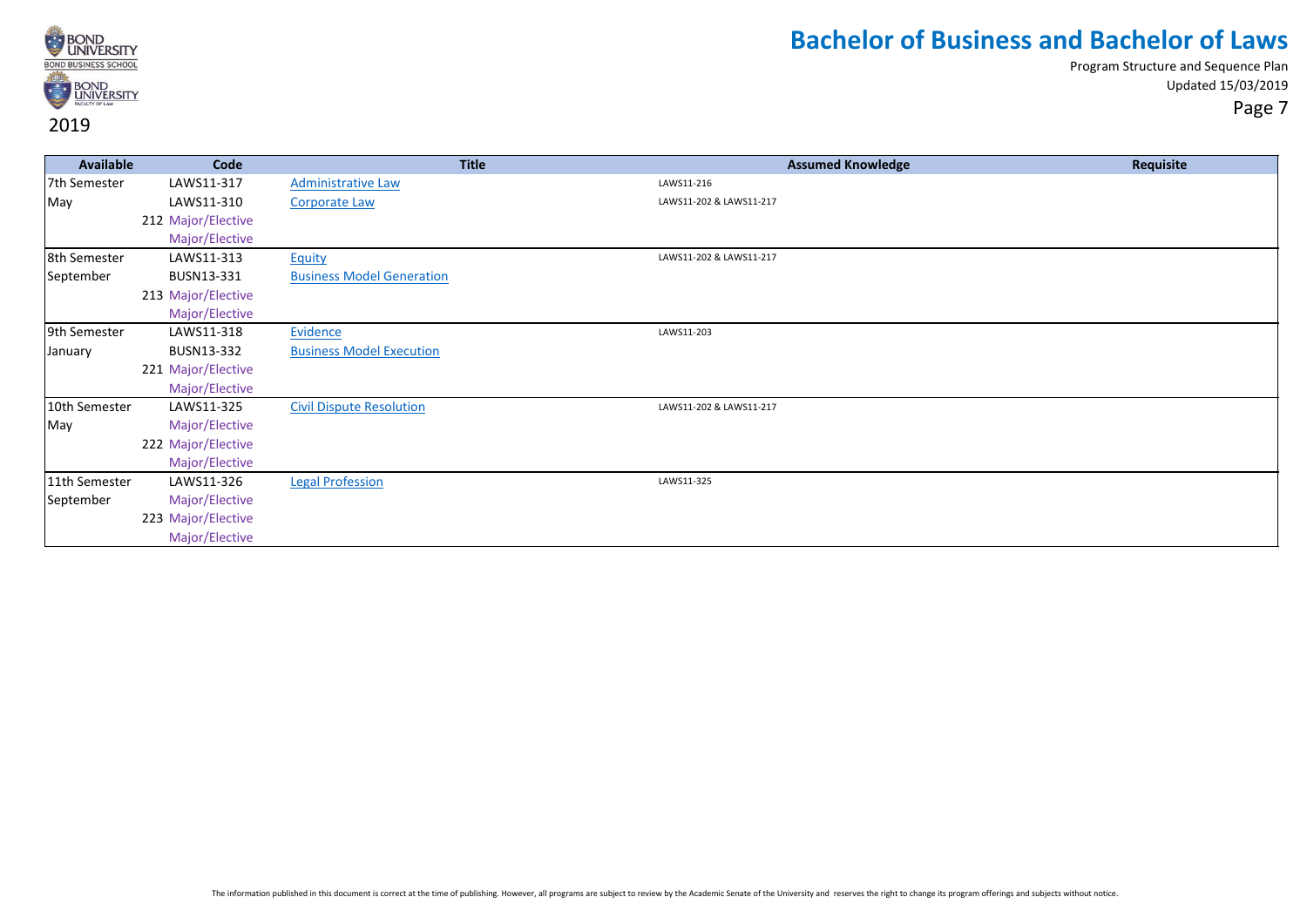

|                  |                    | <b>Sequence Plan For students Commencing September 2019</b> |                                                                  |           |
|------------------|--------------------|-------------------------------------------------------------|------------------------------------------------------------------|-----------|
| <b>Available</b> | Code               | <b>Title</b>                                                | <b>Assumed Knowledge</b>                                         | Requisite |
| 1st Semester     | CORE11-001         | <b>Critical Thinking and Communication</b>                  |                                                                  |           |
| September        | ACCT11-100         | <b>Accounting for Decision Making</b>                       |                                                                  |           |
|                  | 193 LAWS11-105     | <b>Legal Foundations A</b>                                  |                                                                  |           |
|                  | LAWS11-106         | <b>Legal Foundations B</b>                                  |                                                                  |           |
| 2nd Semester     | CORE11-002         | <b>Leadership and Team Dynamics</b>                         | CORE11-001 or BCDP02-101                                         |           |
| January          | LAWS11-107         | <b>Foundations of Private Law</b>                           | LAWS11-105 & LAWS11-106                                          |           |
|                  | 201 LAWS11-108     | <b>Foundations of Public and Criminal Law</b>               | LAWS11-105 & LAWS11-106                                          |           |
|                  | MKTG11-100         | <b>Marketing</b>                                            |                                                                  |           |
| 3rd Semester     | CORE11-003         | <b>Ethical Thought and Action</b>                           | CORE11-001 or BCDP02-101 & CORE11-002 or BCDP02-102              |           |
| May              | LAWS11-201         | <b>Contract Law A</b>                                       | LAWS11-107                                                       |           |
|                  | 202 LAWS11-202     | <b>Tort Law</b>                                             | LAWS11-107                                                       |           |
|                  | ECON11-100         | <b>Principles of Economics</b>                              |                                                                  |           |
| 4th Semester     | LAWS11-203         | <b>Criminal Law</b>                                         | LAWS11-108                                                       |           |
| September        | LAWS11-204         | <b>Property Law A</b>                                       | LAWS11-107                                                       |           |
|                  | 203 ALTERNATIVE 1  | STAT11-111 OR STAT11-112                                    |                                                                  |           |
|                  | Major/Elective     |                                                             |                                                                  |           |
| 5th Semester     | LAWS11-217         | <b>Contract Law B</b>                                       | LAWS11-201                                                       |           |
| January          | LAWS11-218         | <b>Property Law B</b>                                       | LAWS11-204                                                       |           |
|                  | 211 INFT11-120     | <b>Digital Transformation of Business</b>                   |                                                                  |           |
|                  | Major/Elective     |                                                             |                                                                  |           |
| 6th Semester     | LAWS11-216         | <b>Constitutional Law</b>                                   | LAWS11-108                                                       |           |
| May              | <b>FINC12-200</b>  | <b>Fundamentals of Finance</b>                              | ACCT11-100 & ECON11-100 or HRTM12-206 & STAT11-111 or STAT11-112 |           |
|                  | 212 Major/Elective |                                                             |                                                                  |           |
|                  | Major/Elective     |                                                             |                                                                  |           |